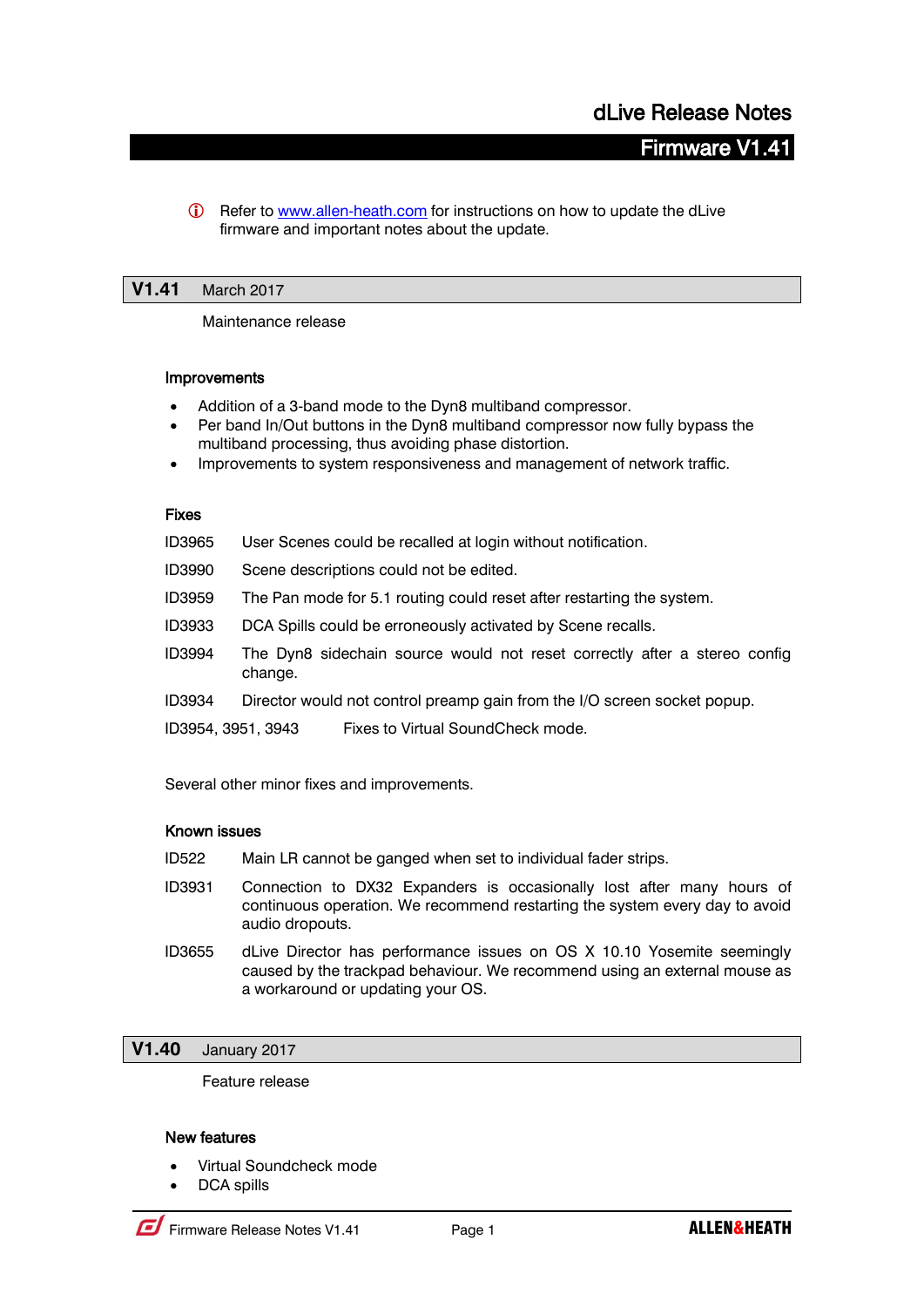- Dyn8 insert-able dynamic engine
- DEEP Processing Peak Limiter 76
- Multistage ducking
- Dimension Chorus effect
- 3<sup>rd</sup> screen view on VGA output
- Support of dLive C Class products and fibreACE audio networking card

Several other improvements and fixes – please refer to V1.40 [Release Notes](http://www.allen-heath.com/media/dLive-Release-Notes-V1.40.pdf) for details on fixes and improvements.

## **V1.31** September 2016

Maintenance release

Several fixes – please refer to V1.31 [Release Notes](http://www.allen-heath.com/media/dLive-Release-Notes-V1.31.pdf) for details on fixes and improvements.

## **V1.30** July 2016

Feature release

## New features

- Support for IP6 and IP8 Remote Controllers
- Support for Waves V3 and gigaACE audio networking cards
- MixRack and Surface Network settings are now available in Director when in online mode

Several fixes – please refer to V1.30 [Release Notes](http://www.allen-heath.com/media/dLive-Release-Notes-V1.30.pdf) for details on fixes and improvements.

#### **V1.21** June 2016

Maintenance release

Several fixes – please refer to  $V1.21$  [Release Notes](http://www.allen-heath.com/media/dLive-Release-Notes-V1.21.pdf)</u> for details on fixes and improvements.

#### **V1.20** June 2016

Feature release

#### New features

- dLive Director software for Mac and Windows
- Dual-Stage Valve Preamp
- 5.1 Main mode
- 8 Mute Groups
- User defined meter ballistics and Peak Hold
- Multi PAFL Bus